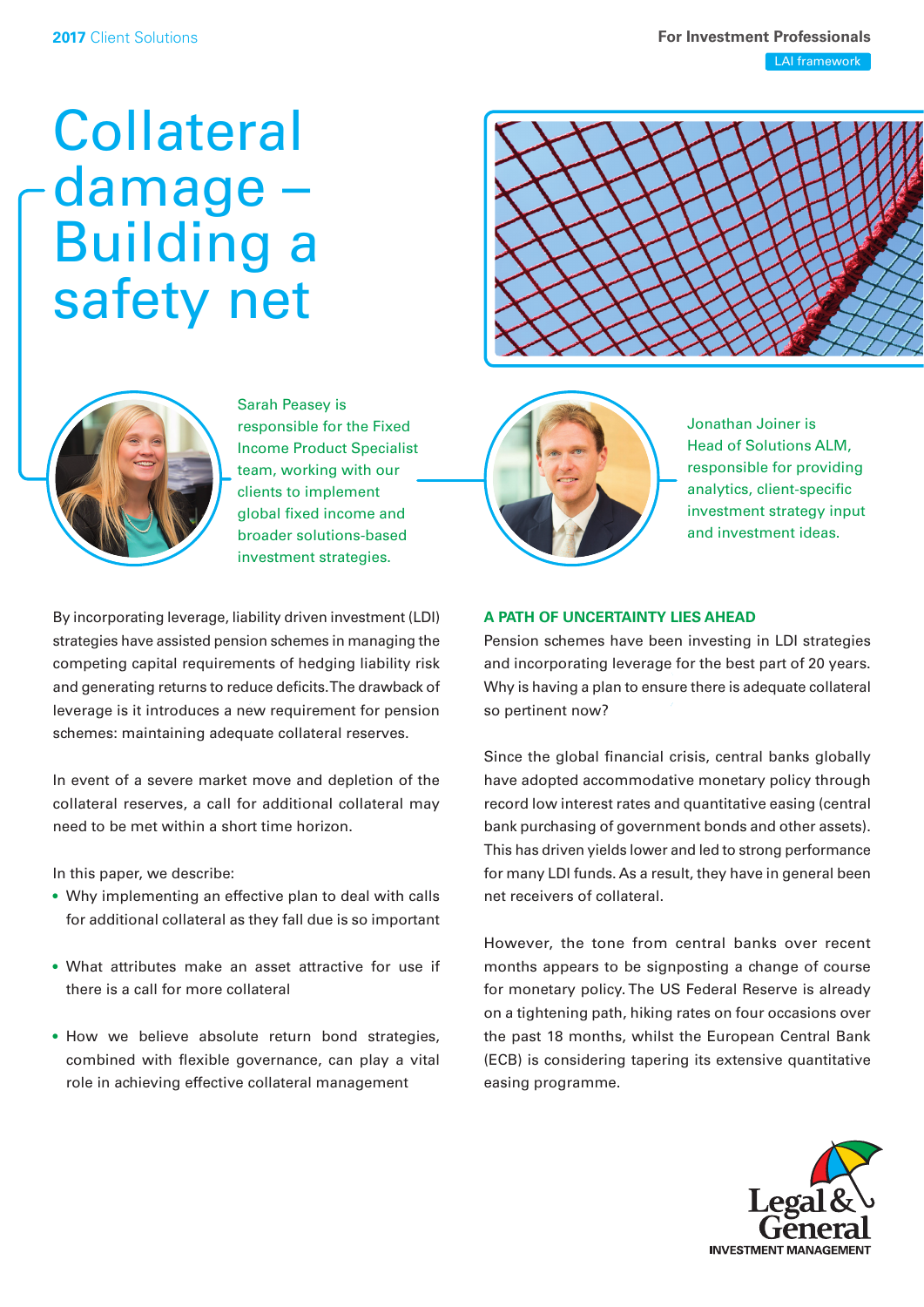Closer to home, the Bank of England (BoE) Monetary Policy Committee (MPC) is increasingly becoming split in its decision on whether to implement the first rate hike in over a decade.

Our central view is that structural issues such as deteriorating global demographics, an ever-growing debt burden and ballooning fiscal deficits all ultimately lead to deflationary pressure and constrain interest rates from returning to their pre-global financial crisis levels<sup>1</sup>. However, as central banks head towards normalisation of monetary policy we could see upward pressure on bond yields, and volatile market conditions reminiscent of the 'taper tantrum' experienced in 2013. This could lead to periods of deterioration in a pension scheme's overall collateral position.

## **CHANGING REGULATION**

Aside from the market implications on a pension scheme's collateral requirements, new EU regulatory technical standards under EMIR came into force this year, changing the way collateral is managed and also what constitutes collateral held against derivative positions. The new rules involve a number of changes (including shortened settlement times for the transfer of margin and requirements as to the form of eligible margin and collateral haircuts).

The biggest change for pension schemes will be the requirement to margin currency transactions (both currency forwards and swaps). This is a significant change as currency is currently not collateralised. Collateral eligible for margining will be strictly cash and government bonds. As a result of these additional collateral burdens, it is imperative that collateral can be managed and sourced more efficiently across the entire pension scheme.

## **MAKING THE RIGHT 'CALL' ON COLLATERAL**

In the event of a substantial rise in yields, immediate collateral calls in the majority of instances need to be met as previously mentioned with either government bonds or cash held within the LDI fund. As such, an important part of an LDI manager's responsibility is to manage the level of available collateral to ensure it is sufficient to meet these calls.

If an LDI fund's collateral position deteriorates, it may need to top up the collateral reserves. This could lead to a scheme being forced to sell down some of its holdings in its non-LDI assets to transfer to its LDI fund in order to maintain sufficient collateral for its overall hedge. However, it is important to highlight if the scheme is required to sell assets to meet a collateral call, the governing factor when selecting the asset should still be in line with achieving the scheme's target strategic asset allocation (SAA). This can vary between pension schemes, however, in this scenario we believe the following attributes are desirable in the assets reserved to act as the collateral safety net:

#### **Liquid with low transaction costs**

Depending on the severity of the market move and depletion of the collateral pot, the call for additional collateral may need to be met within a short time horizon. The assets therefore need to be liquid, even when market conditions have deteriorated. In a similar vein, investments with high transaction costs are less desirable, particularly if the transactions costs are likely to increase at times of market stress.

#### **Diversified from interest rate and inflation risk**

The 'perfect storm' for a pension scheme would be if the call for additional collateral occurs at the same time as poor performance across asset classes. This would leave the pension scheme in the uncomfortable position of deciding whether to crystallise losses on its non-LDI assets or to reduce the level of its overall liability hedge.

This is particularly topical given the market moves or 'mini tantrum' we saw in the last week of June 2017. Following hawkish comments from a number of central banks, government bond yields spiked higher, equities fell and credit markets weakened. The majority of asset classes performed poorly, with the prospect of tighter monetary policy and the associated implications for future growth leading to contagion across asset classes. While market moves to date have not been comparable to that of the 2013 'taper tantrum', we believe a more significant rise in yields could have significant implications for collateral positions and performance across asset classes.

**Do you know how much available cash and eligible collateral your pension scheme has?**

**How sustainable are your collateral reserves during times of market stress?**

**Are you aware of the full remit of the collateral management changes under EMIR?** 

<sup>1.</sup> For more details please read our Market Insights publication "UK yields to stay low?"

http://www.lgim.com/library/knowledge/thought-leadership-content/market-insights/Market\_Insights\_UK\_yields\_to\_stay\_low\_June\_17\_UMBRELLA.pdf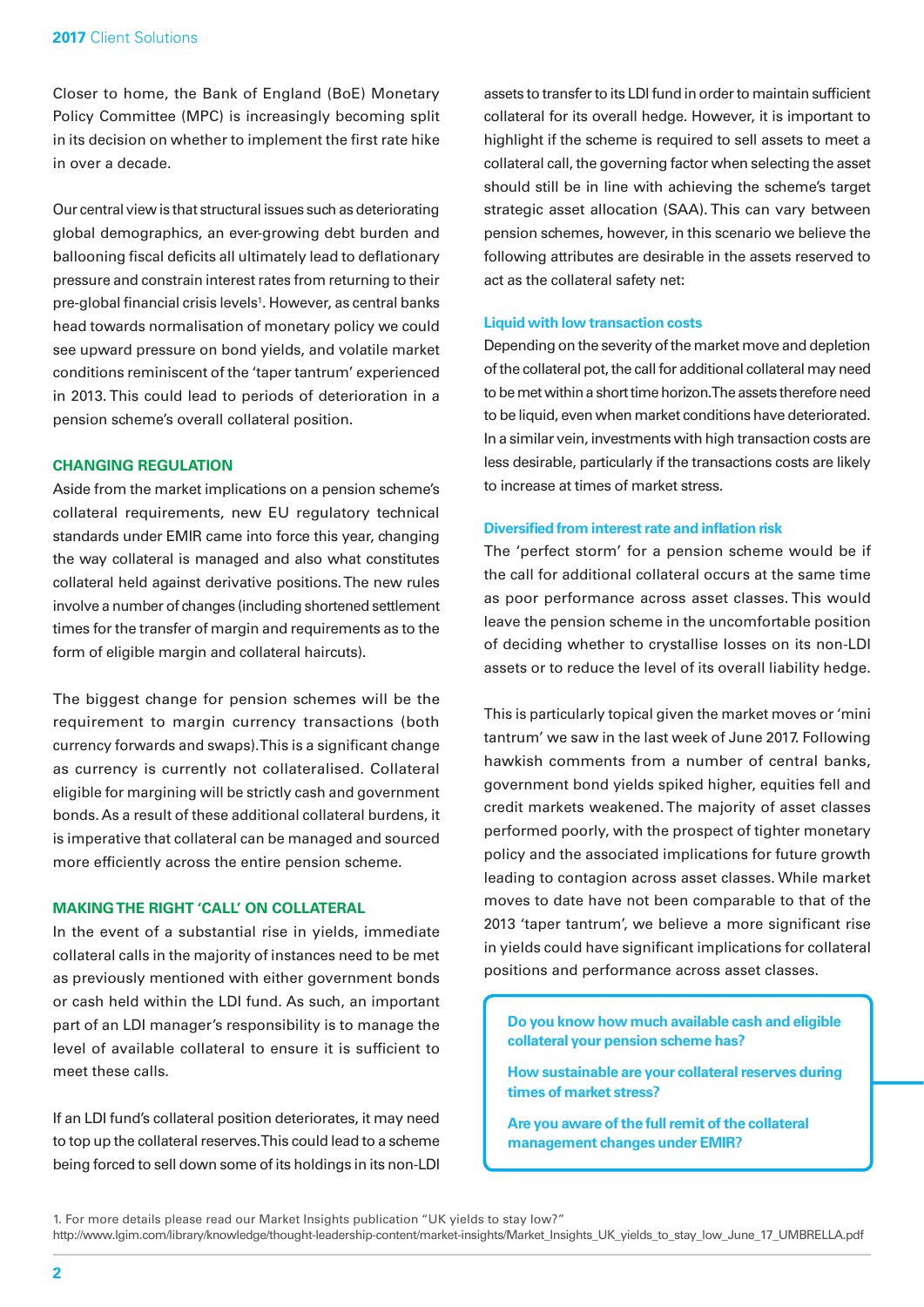# **HOW CAN AN ABSOLUTE RETURN BOND STRATEGY PROVIDE SHELTER?**

An absolute return bond (ARB) strategy seeks to generate stable and consistent above-cash returns in all market conditions, primarily through investing in liquid investment grade credit securities, but with some flexibility to invest in asset-backed securities, high yield, emerging market debt, global sovereigns and global currencies.

In order to target consistent returns, an absolute return bond strategy should place significant emphasis on risk management and avoiding downside scenarios. There is no one size fits all philosophy when it comes to absolute return bond strategies. We believe an absolute return bond strategy should offer a robust track record consisting of minimal drawdowns in all market conditions. This increases the chance that capital is preserved and available to the investor should it be needed to meet a collateral call. However, some absolute return bond strategies can target, although do not guarantee, returns upwards of 4% over cash. Strategies such as these tend to follow a long-risk bias, leading to returns that are highly correlated with underlying credit markets and therefore potentially leading to large drawdowns at certain points in the credit cycle or when markets suffer short, sharp sell-offs.

We believe that a true absolute return bond strategy should have no embedded market directional bias, so that market risk positioning is the lone contributing factor to performance. Correlations are a very important observation–and using principal component analysis (Figure 1) it is possible to track the factor sensitivity of performance relative to market factors. An absolute return bond strategy should demonstrate returns uncorrelated to

both credit and rates markets, generating return potential in both up and down markets.

# **WHERE DOES ARB SIT IN YOUR OVERALL INVESTMENT STRATEGY?**

Given the implications we have raised surrounding the changing market and regulatory environment, as well as the risk of a sharp move in yields, we believe an absolute return bond strategy is highly complementary sitting alongside an LDI approach to support potential calls for a top up of collateral. An absolute return bond strategy should:

- be relatively liquid, with low transaction costs
- aim to have no market directional bias generating performance potential in both up and down markets
- seek to provide an attractive return over cash.

This marginal gain of putting your collateral assets to work helps the scheme to be more efficiently invested in assets that are focused on generating a return and contribute towards reducing the overall funding gap to assist in meeting the principal target of a pension scheme, to pay benefits as they fall due.

**What should an absolute return bond strategy seek to provide?**

- No embedded market directional bias
- Stable and consistent returns
- Minimal drawdowns
- Relatively liquid trading
- Low transaction costs



## **Figure 1. Comparing factor sensitivity in LGIM's Absolute Return Bond Strategy**

Source: LGIM and Bloomberg